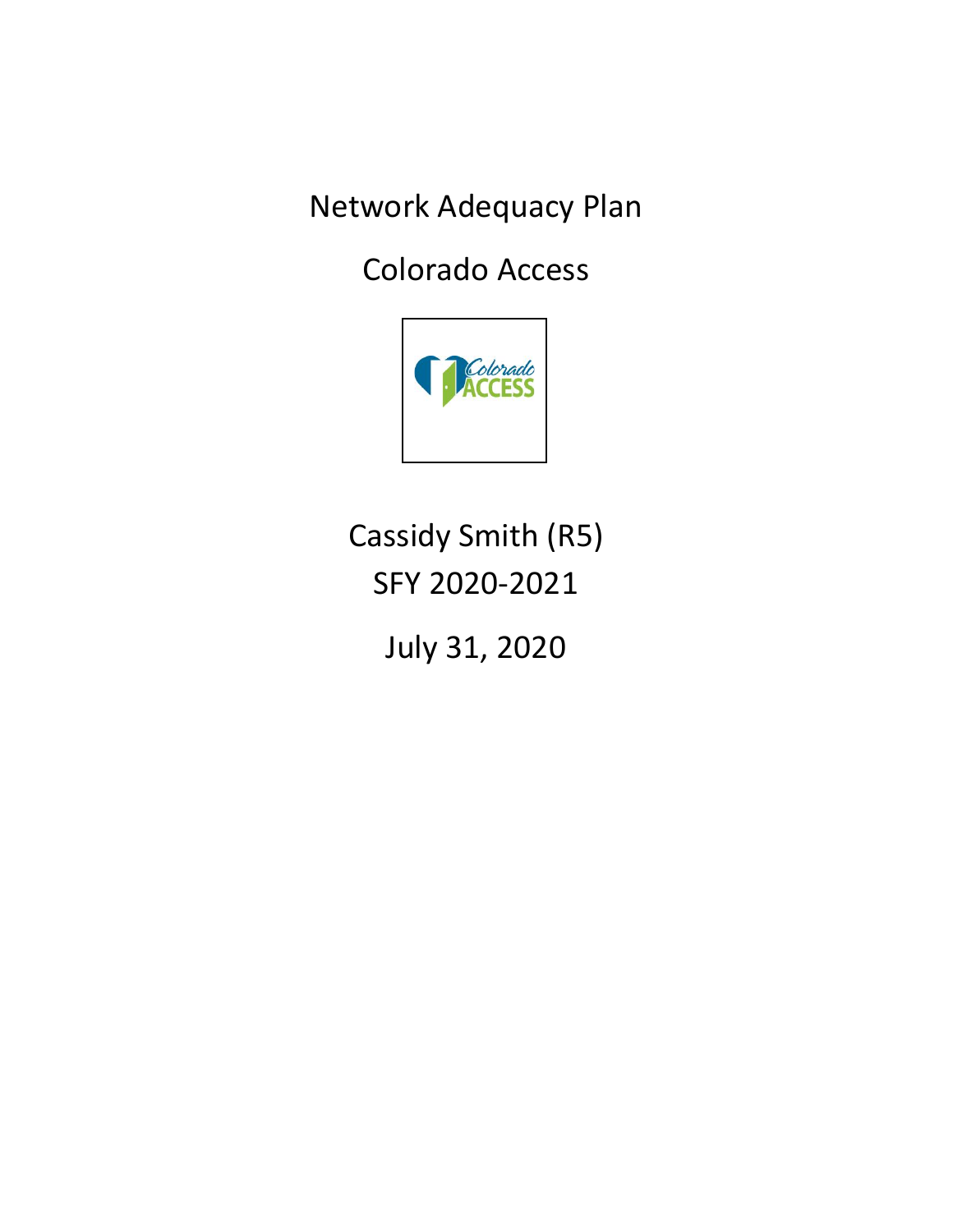#### **Introduction**

Colorado Access (COA) is dedicated to empowering its members with access to timely and appropriate health care and delivering comprehensive choice to members as they seek out providers and resources that best meet their needs. Building upon a history of partnership, engagement, and network development, COA is well positioned to meet or exceed the network adequacy standards established by the Regional Accountable Entity (RAE) contract for Region 5 and is focused on continuing to grow and improve the COA network. This Network Adequacy Plan articulates the overarching approach that COA continues to employ toward cultivating and supporting viable provider participation, thus helping to expand options for members.

This report is written within the context of The Department of Health Care Policy and Financing (The Department) guidance provided in July for this year's plan and will address questions specific to that guidance. COA will continue to submit a Network Adequacy Report, on a quarterly basis, to help track and validate the successes and challenges of the strategies outlined in this plan. As always, COA is happy to provide further information and clarification to the Department upon request.

The Colorado Access Network Adequacy Plan addresses how member needs will be met by providing a comprehensive network of providers for both adult and pediatric members, and is as follows:

**How will the RAE maintain and monitor a network of appropriate providers supported by written agreements and is sufficient to provide adequate access to all services covered under the contract for members across all ages, levels of ability, gender and cultural identities, including those with limited English proficiency, that includes:** 

- **Adult and pediatric primary care providers;**
- **OB/GYNs;**
- **Adult and pediatric mental health providers;**
- **Substance use disorder providers;**
- **Psychiatrists;**
- **Child psychiatrists;**
- **Psychiatric prescribers; and**
- **Family planning providers.**

Colorado Access has extensive experience in developing and maintaining provider networks dedicated to servicing members of Health First Colorado (Colorado's Medicaid Program). The substantial provider networks COA established during its tenure as a Regional Care Collaborative Organization (RCCO) and Behavioral Health Organization (BHO) were the initial foundation for the Region 5 provider networks. Building on this foundation, COA continues to use various resources to further target potential new providers and grow its network. COA has a dedicated provider contracting team that both initiates and responds to inquiries and requests to add providers to the network on a daily basis. These requests consistently arise from: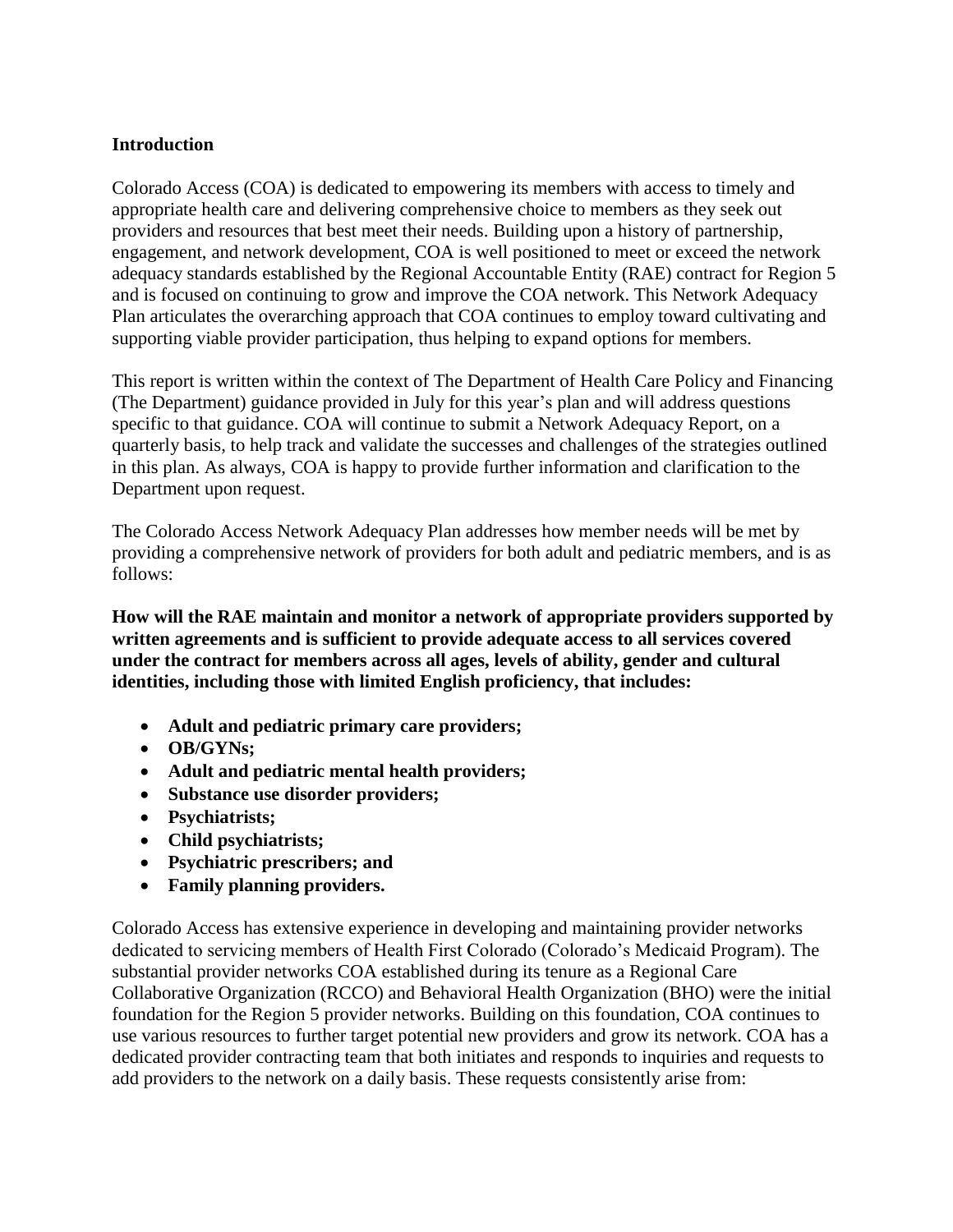- Interested adult and pediatric physical health providers;
- Interested adult and pediatric behavioral health providers;
- Requests from contracted providers such as UC Health and other medical groups to add sites and providers;
- Inquiries from members, and referrals by the customer service team;
- Partnership with the Department and Health First Colorado Enrollment to outreach and contract with providers that have been requested by members, but who are not yet participating in the network.
- Extensive outreach by the provider relations team
- Referrals by community partners;
- Recently formed COA provider network recruitment and maintenance strategy group charged with adding new tools and technologies to use in the analysis of the network and implementation of new recruitment methodologies. This will help COA to be well positioned to add new providers in preparation for a greater number of members as a result of the COVID-19 pandemic.

In addition, COA continually monitors provider-to-member ratios to identify areas that need prioritization for targeted provider outreach. It is important to note, that COA is dedicated to contracting with every qualified and appropriate provider with a focus on building a high performing, quality network that helps COA meet the goals of the RAE program. Providers that join the primary care and behavioral health networks, must meet COA established network participation criteria and credentialing standards. Since the beginning of the RAE in July 2018, COA has seen a steady growth in the number of individual primary care medical providers (PCMPs) and sites in Region 5, as well as behavioral health providers.

To become part of the network, COA requires all providers complete a comprehensive provider application<sup>i</sup>, and to sign a Professional Provider Agreement (PPA). The PPA's Appendix 1, (aka the Provider Application) is used to assess each provider's readiness to meet the general primary care and behavioral health needs of members and to accommodate members with special needs. In addition to demographic data, the Provider Application captures the following information:

- Extended office hours;
- Additional languages spoken and interpretation services offered;
- ADA compliance and necessary equipment available for Medicaid enrollees with physical or mental disabilities;
- Accepting new patients;
- Adult primary care providers;
- Pediatric primary care providers;
- OB/GYN providers;
- Family planning providers;
- Cultural competency training;
- Provider name, address, telephone, email and website;
- Ability to provide physical access, reasonable accommodations, and accessible equipment;
- Capacity to accept new Medicaid members;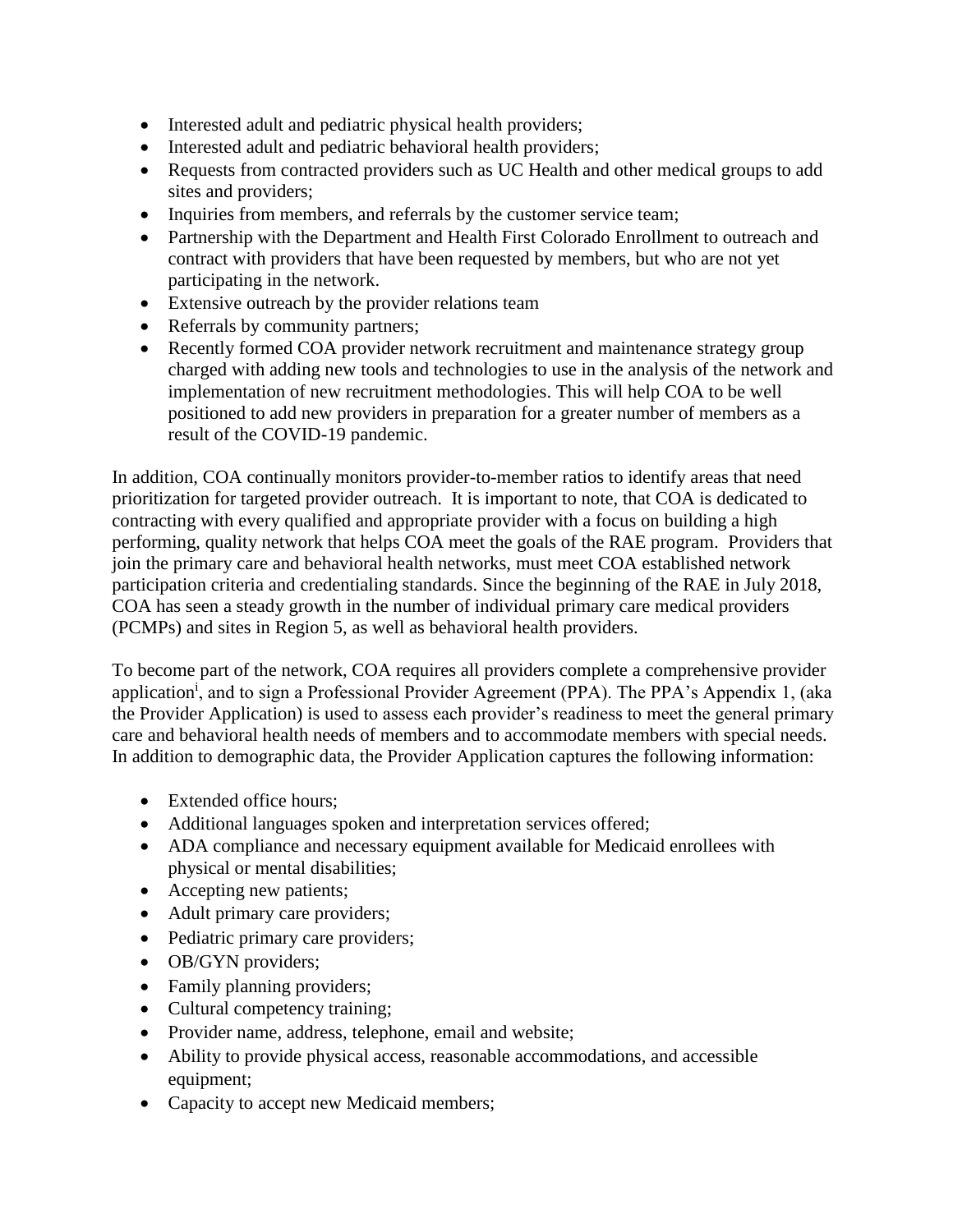- Cultural and language expertise; interpretation services;
- After-hours and weekend appointment availability.

Appendix 1 is a tool to survey providers for their readiness to render services to Health First Colorado enrollees with physical and mental disabilities. Compliance with the Americans with Disabilities Act (ADA) is a section noted, specifically, in the Provider Application and every COA provider will be required to complete it. Information gathered from the Appendix 1 is loaded into the COA credentialing system, sorted, and reported upon, on a regular basis. These reports are used to focus outreach and training by COA practice transformation and provider relations teams and to analyze where gaps may exist. Providers will be asked to update their Appendix 1 twice a year so that any additional data such as behavioral health subspecialties are captured. Historically, providers were asked to update Appendix 1 when their contract renews. Colorado Access is in the process of reviewing the information in the Appendix, as well as establishing more frequent updates by the providers. The goal will be to request updates by providers two times per year; with one time for PCMPs; and another time for Behavioral Health provider updates beginning in 2021.

In addition, COA works openly and extensively with community partners, COA community engagement, and member engagement teams, along with our Member Advisory Committee, to identify opportunities for increasing access to care for members with a disability and to better understand the barriers that exist for those members when accessing care.

Colorado Access has a long standing statewide behavioral health network. This network continued uninterrupted into the RAE implementation and is the foundation of COA efforts to ensure adequate access to behavioral health services for members. This existing network includes contracted relationships with every community mental health center in the state, hospital systems, institutes for mental disease (IMDs), behavioral health providers who are integrated with PCMPs, and independent behavioral health providers, statewide.

In addition to our existing behavioral health network COA continues to expand access through its AccessCare Services (ACS) subsidiary. ACS deploys telehealth services in a variety of settings, further augmenting the adequacy of the COA provider network. With a focus on integrating behavioral health support into primary care settings, and an emphasis on collaborative and team-based care, the ACS model utilizes an integrated approach to combine virtual mental health services within a physical health and primary care setting. It provides licensed behavioral health clinicians, substance abuse counselors, and psychiatric providers with the ability to screen, diagnose, provide brief intervention, and recommend psychotropic medication regimens, all while collaborating and coordinating care with the member's primary care medical home.

Updated methodology for member attribution and specified obligations within the RAE contract, require focused attention to ensure an operationally adequate network, regardless of the total number of providers under contract. COA continues to develop programs to address these challenges by offering consistent training to behavioral health providers that underscores the implications of site-based attribution and the best way to navigate eligibility, claims, and billing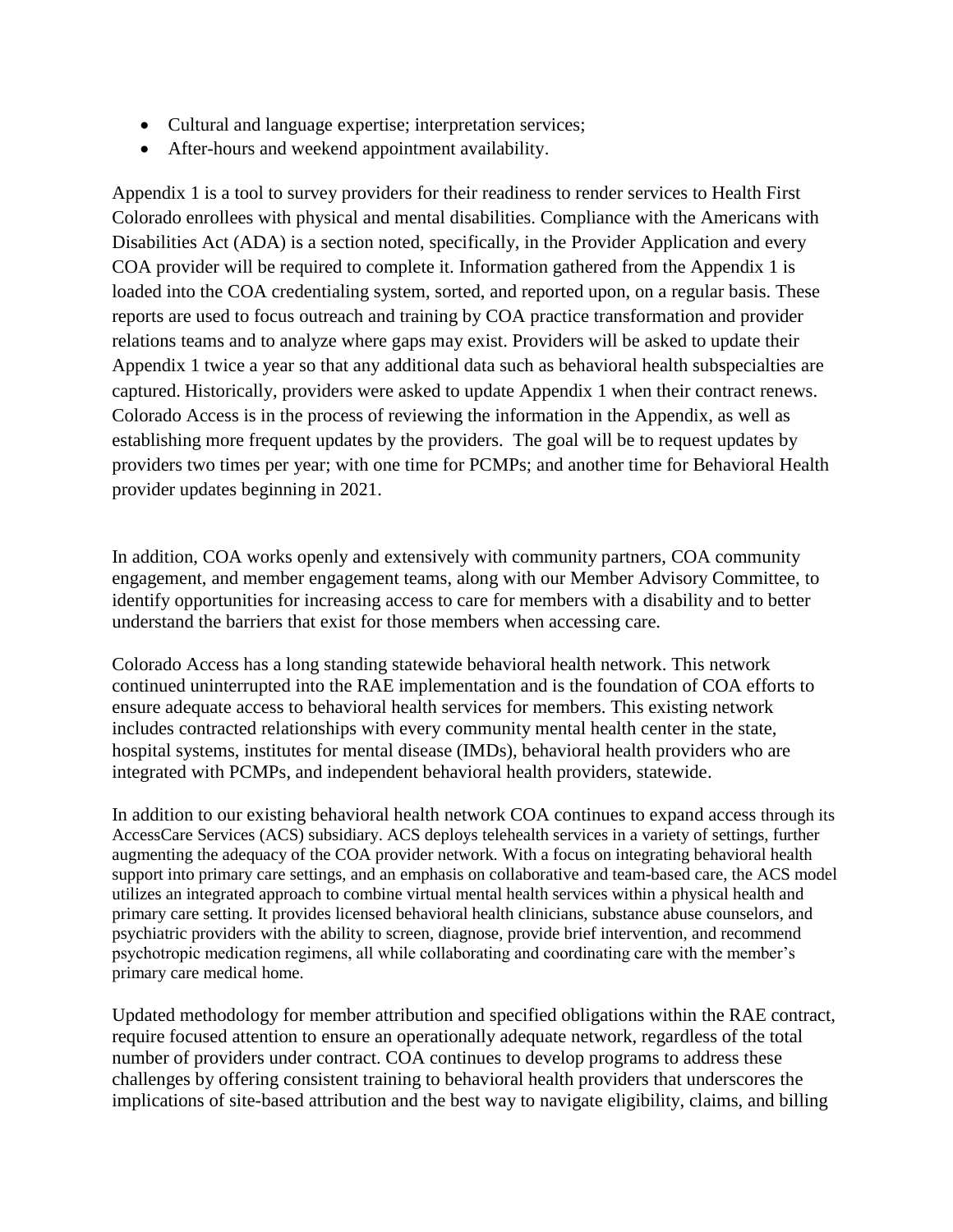issues. Conducted by the provider relations team and supported by provider contracting and behavioral health operations teams, trainings have been implemented in various forms, including:

- Provider forums and open houses, with appropriate COA staff members to answer questions and direct further inquiry;
- Telehealth trainings/webinars;
- Creation of webinars to address issues that impact numerous providers;
- In-depth one-on-one trainings and meetings with providers who request and need them;
- Extensive communications through provider newsletters and other email platforms.
- Availability of information, tools and resources on our online provider portal.

As COA continues to build on the Region 5 network, as noted above, COA consistently works on analyzing networks by county, comparing the existing network to the State's list of validated providers in all provider categories. This analysis helps inform the process of a highly strategic and focused recruitment effort of new providers. We will work to recruit these providers to help meet the needs of the anticipated increase in the number of members in Region 5as a result of the COVID-19 pandemic. Concurrent to this analysis is the Substance Use Disorder (SUD) workgroup which is comparing the existing SUD network to those listed on the State's website in preparation to ensure adequate coverage for the levels of care in the enhanced SUD benefit that will be implemented January 1, 2021. The SUD workgroups include staff members from provider contracting, provider relations, practice support, credentialing, quality, utilization management and senior clinical staff members. This work will ensure that COA has a SUD inpatient network that members can readily access when the new benefit is implemented.

#### **How will the RAE ensure accurate provider information is available to members?**

Colorado Access routinely performs provider update projects to ensure the provider data is accurate. The provider data analyst sends a roster of providers to each clinic location on a quarterly basis to verify that the information is accurate. The systems are updated based on the provider responses. In addition, during the recredentialing process, provider data is updated based on the CAQH credentialing applications. Colorado Access also makes available forms on the website for providers to use to submit adds, terms, and demographic updates.

# **How will the RAE make available to members accurate and timely provider information including:**

• **Name, address, telephone, email and website;** 

.

- **Ability to provide physical access, reasonable accommodations, and accessible equipment;**
- **Capacity to accept new Medicaid members;**
- **Cultural and language expertise (including ASL); and**
- **After-hours and weekend appointment availability.**

Colorado Access makes accurate and timely provider information available to members through an online provider directory<https://coadirectory.info/search-member> located on the Colorado Access website. Information is refreshed every evening for immediate updates and accuracy. All the information listed above is provided for the members in the search results. The provider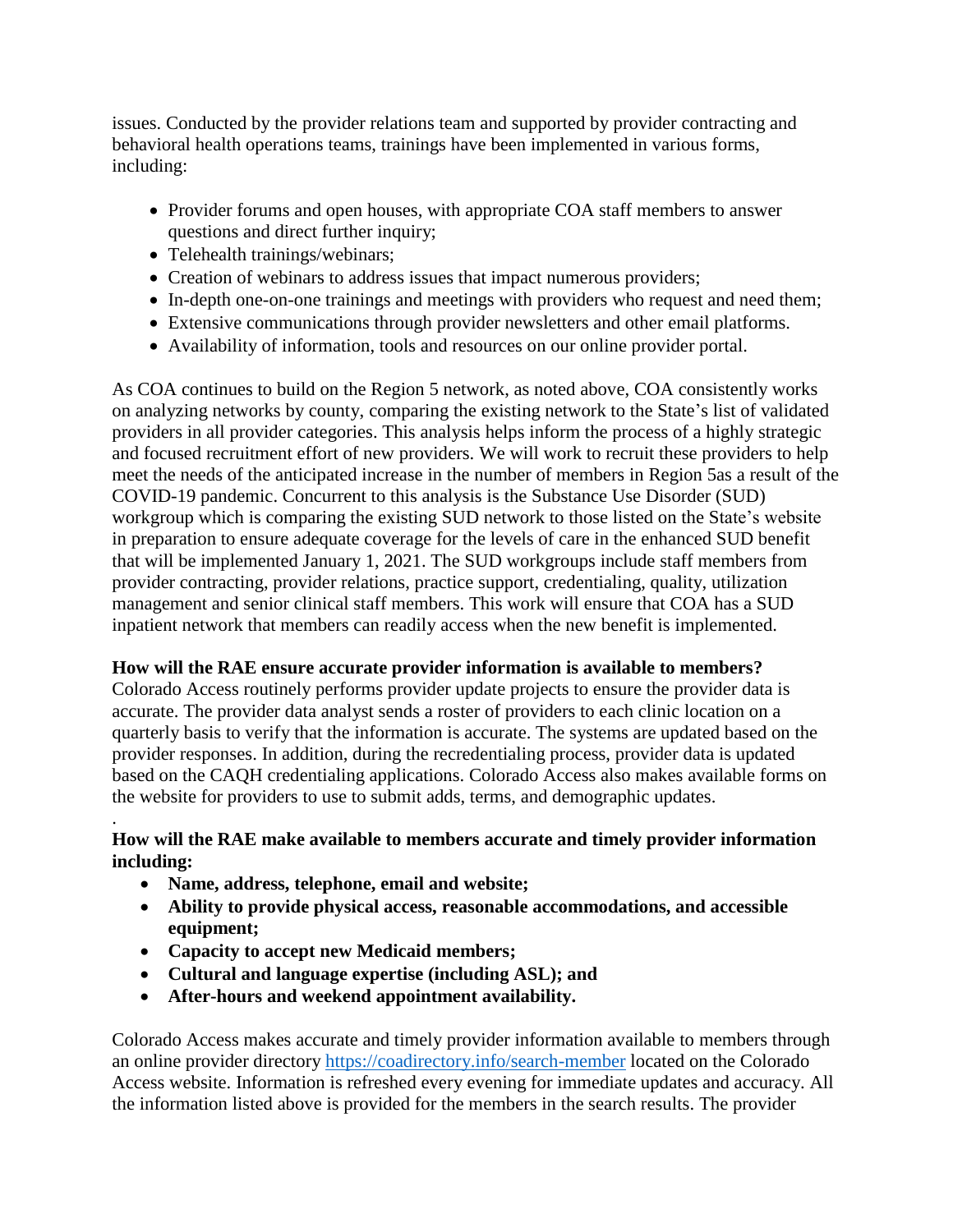contracting team has collaborated with other departments to developed a comprehensive appendix, which Colorado Access uses to collect languages spoken, cultural competency training, office hours, office website, behavior health subspecialties, whether the provider is accepting new members, ADA access capabilities, age ranges, and other detailed office address information such as address, phone, and fax numbers which informs the online directory.

# **How will the RAE calculate and monitor network provider counts, time/distance results, ratios, timeliness standards or other access to care metrics including the geographic location of providers in relationship to where Medicaid members live. (Please describe the software package(s) and/or processes that your MCE uses.)**

The Time/Distance Summary by Network Category and County is populated through data input and software applications. For the data input, providers are listed as in network and members are enrolled in the RAE line of business for reporting period. In-network providers include unique practitioners, practice sites and entity locations. COA has de-duplicated practitioners that work in multiple locations by their Medicaid IDs.

COA uses the following the software and process to calculate provider counts and time/distance results:

- GeoCoder (Version 4,4,0,0) from Optum Inc. to assign geo-codes and geo-names to provider and member data, and;
- GeoNetworks (Version 2017 1,0,0) from Optum Inc. to calculate driving times and distances based on access standards for each network category. The geo-coding was based on addresses, where we provided the full addresses of members in each county and providers in each network category. In some instances, the nearest location to a member residing in a specific county may be outside of this member's county of residence but within the time/distance standard.

When COA runs the report, the "Accessibility Matrix" template of GeoNetworks is used, where COA created Accessibility Matrix pages for each of the applicable provider groups/HCPF network categories. This template provides overall member and provider counts as well as member counts for those within and outside of time and distance access standards for their respective county classifications. COA assigned access standards for each of these provider groups/network categories based on the Department contract specifications.

Key points on the report:

- The software classifies members into its own counties and county classifications as U, R and F based on their zip codes and other address info;
- Time and distance calculations have been made by the software based on its classification of members and providers into their respective counties and county classifications;
- In the time and distance calculations, driving distance and driving time were assumed.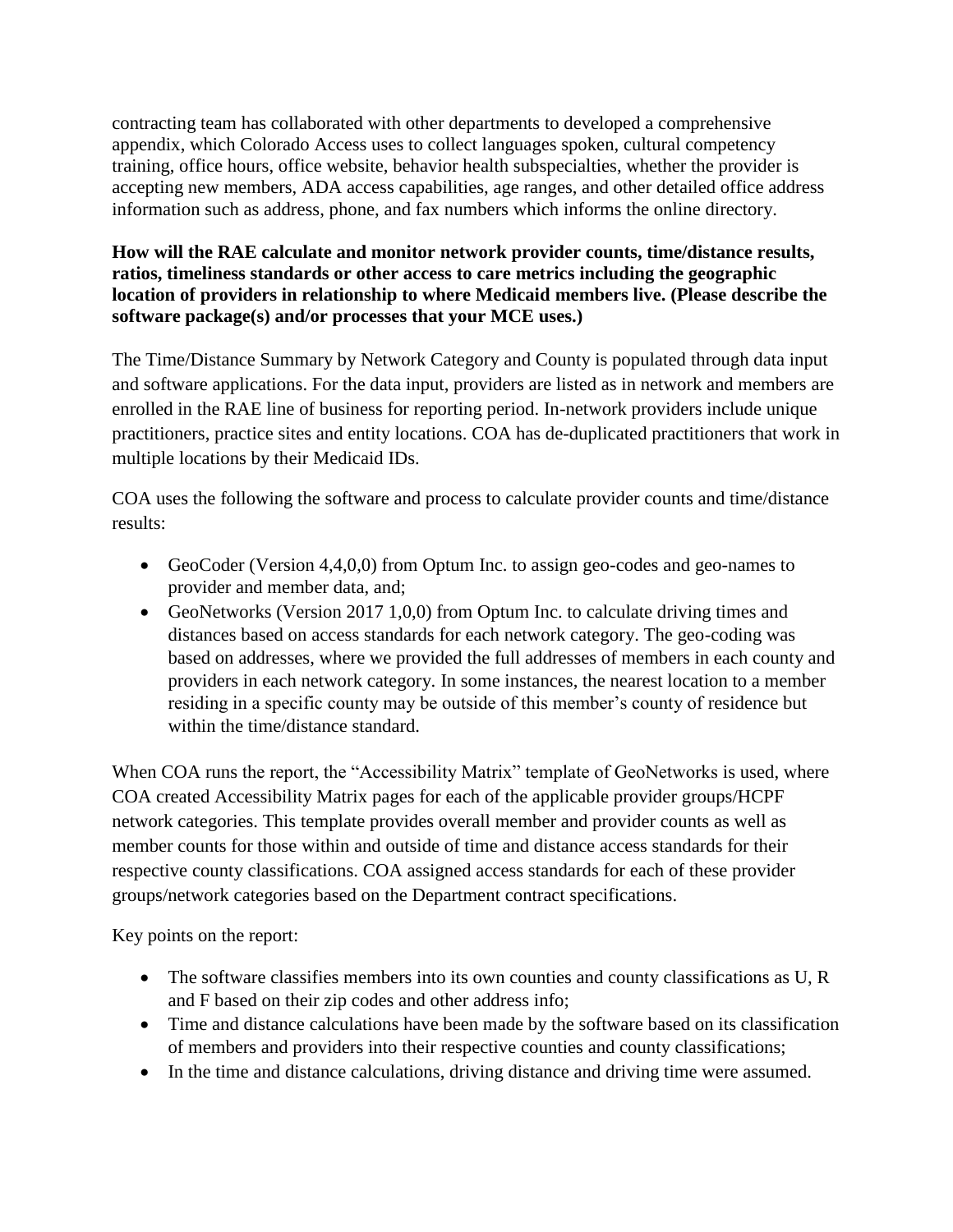# **How will the RAE determine the number of behavioral health providers in the network that are able to accept mental health certifications and how this will be continually monitored to ensure enough providers are available to meet the needs in the region?**

COA has 38 contracted Office of Behavioral Health designated facilities that accept mental health certifications. All of the COA contracted community mental health centers are licensed to accept mental health certifications. COA monitors the State's listing of OBH-designated facilities on a monthly basis and recruits any additional providers that are added to the State's listing with this designation. Additionally, the COA customer service, care management and quality teams notify the contracting team of any member access issues.

# **How will the RAE ensure its network of providers and other health neighborhood and community resources meet the needs of the member population in the Contractor's Region.**

Colorado Access is committed to ensuring that all members have an understanding of, and access to, providers and resources that will help them become healthy and remain healthy. This requires the unified efforts of numerous medical and non-medical partners aimed at defining mutually reinforcing agendas and supporting mutually reinforcing actions.

The provider network is continually monitored for network adequacy for all members with a special emphasis on children and youth with special needs, perinatal member, members with chronic conditions and Department of Corrections members. Using the practice support team, care management, and telehealth, COA is targeting these special populations by supporting our provider network in their care. Colorado Access monitors members' access to services through a secret shopper program as well as through customer service, care management, and member grievance departments. If, through the secret shopper program or if a member notifies Colorado Access of an issue finding appropriate care for their needs, care management contacts members to find the appropriate services. COA also continues to expand telehealth offerings to better meet the resource needs of member populations.

Through the validation review process conducted by the Practice Support team, COA reviews PCMP's practices and screening tools used to best manage special populations. By ensuring that evidence-based screening tools are used by our contracted providers, COA ensures that our members have access to interventions that they need. Understanding how special populations are defined and risk stratified also ensures that members receive appropriate interventions to manage their needs. Colorado Access' Telehealth Program has also expanded its scope to include referrals from Colorado Access Care Managers. This expansion to its virtual behavioral health service allows Colorado Access Care Managers to refer members that are not connected to a Mental Health Center or behavioral health provider, or who are not currently being treated for their behavioral health care needs, to the AccessCare Telehealth Team. This Telehealth program offers short-term mental health treatment and allows Colorado Access members to be seen for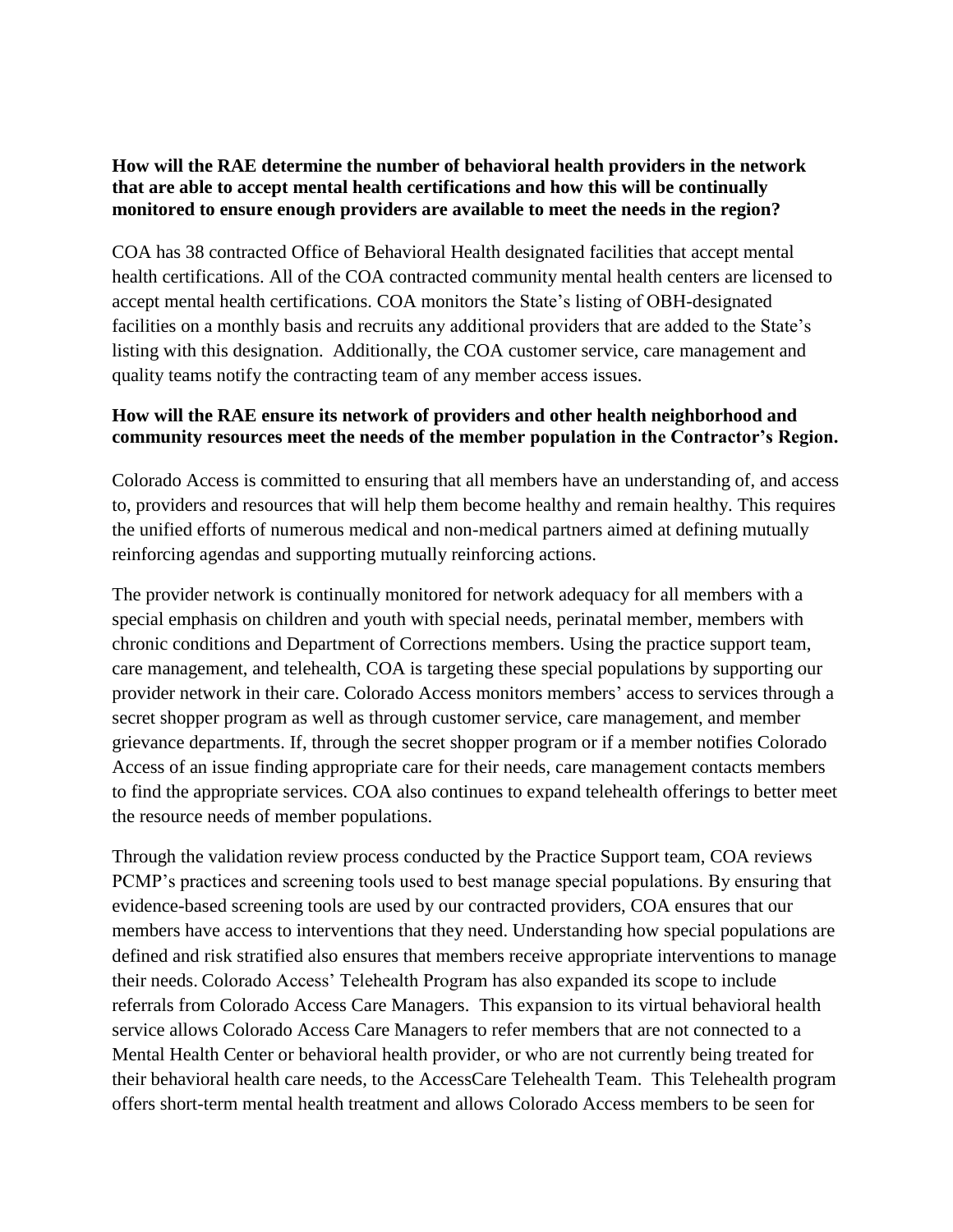psychiatric and/or clinical counseling needs directly in their homes over telehealth. If, in the course of treatment, it is determined that a member will need a longer term, higher level of care, the Telehealth Team will collaborate and coordinate care with Colorado Access Care Management to facilitate a connection and warm handoff to a Mental Health Center or appropriate level of care.

COA care management and care coordination teams focus on a variety of complex child and adult populations including, but not limited to: diabetes, asthma, COPD, pregnant women, children with special health care needs, and behavioral health. COA care managers work directly with our provider network, health neighborhood and community resources to assess overall member health needs and identify barriers to treatment to ensure successful member outcomes and access to coordinated care. To promote member-driven care, and ensure the needs of the member network are being met, COA care managers meet with members in provider offices, hospitals, community settings, and homeless shelters. COA care coordination activities include providing members with a variety of referrals and resources within our provider and community network, including primary care providers and specialty care services, DME equipment providers, transportation, and other community supports tailored to address each member's unique needs.

COA has established and maintains several key community partnerships that support an interdisciplinary approach to member care. These partnerships are key to cultivating communication pathways through which member needs are identified and barriers to access removed. Colorado Access will continue to expand upon these partnerships to help ensure that members have timely access to the services and resources they need. Examples include consistent outreach and communication with hospitals and health systems, small and medium sized PCMPs, work with county agencies and health alliances, single entry points and community centered boards, and continued partnership with regional PIACs and the Member Advisory Council to understand the evolving needs of membership and gaps in the network. In addition, COA children's care coordination workflows includes the involvement of assigned PCMPs and specialists, community partners, schools, community mental health centers and other agencies in the development and implementation of each member's care plan.

Through its AccessCare Services (ACS) subsidiary, Colorado Access continues to deploy telehealth services in a variety of settings, further augmenting the adequacy of the COA provider network. With a focus on integrating behavioral health support into primary care settings, and an emphasis on collaborative and team-based care, the ACS model utilizes an integrated approach to combine virtual mental health services within a physical health and primary care setting. It provides licensed behavioral health clinicians, substance abuse counselors, and psychiatric providers with the ability to screen, diagnose, provide brief intervention, and recommend psychotropic medication regimens, all while collaborating and coordinating care with the member's primary care medical home. With the advent of the COVID-19 pandemic, the ACS model expanded its scope to allow members the option to receive telehealth services directly in their homes, in addition to the primary care setting, allowing for continuity of care if patients